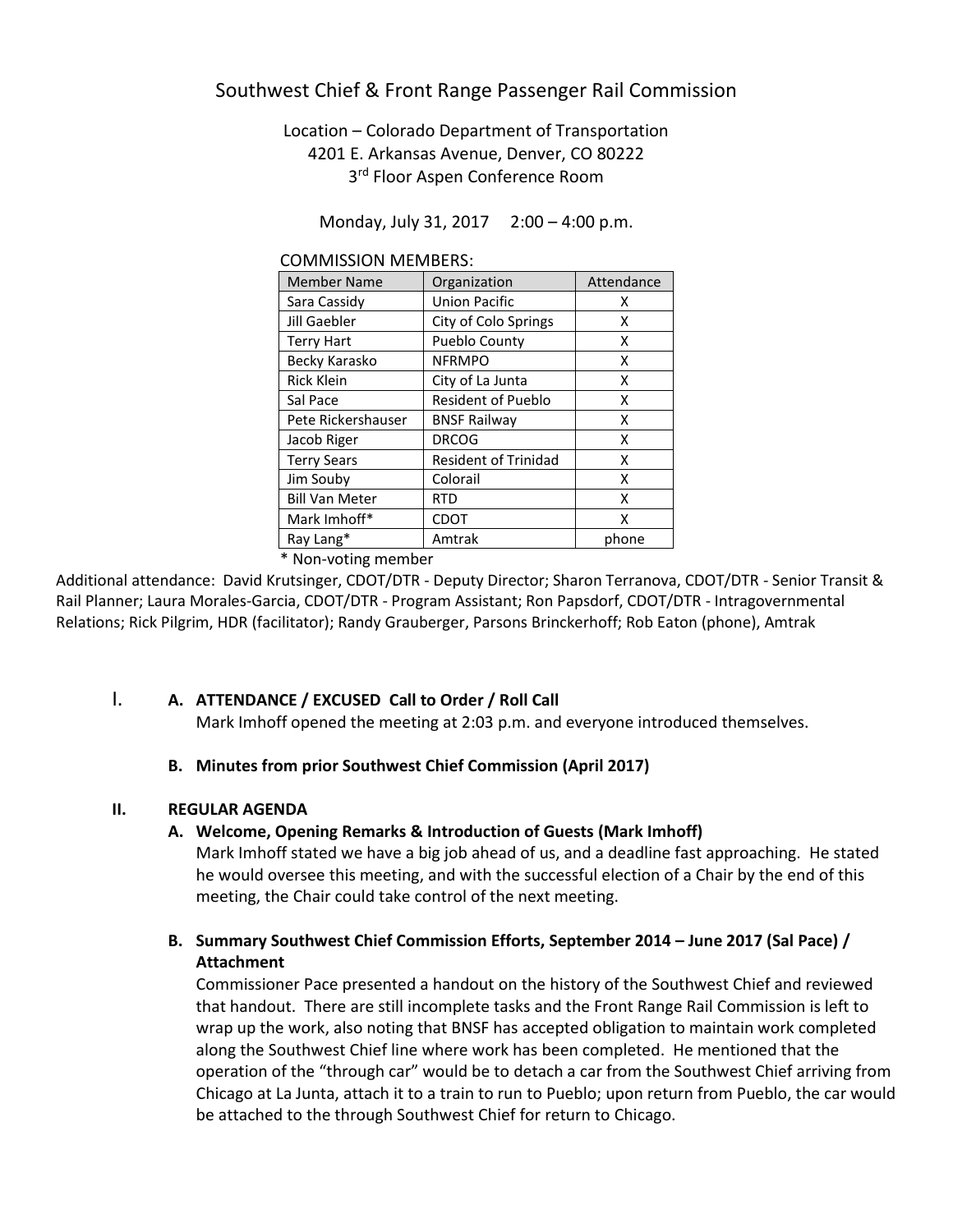#### **C. Amtrak Southwest Chief Status (Ray Lang)**

#### **a. Preservation & Track Rehabilitation of Current Route**

Generally contracts are maintained with a 15 to 20 year maintenance agreement for track, so when the Amtrak agreement with BNSF for operation, maintenance of the Southwest Chief route was due to expire in 2016, BNSF approached AMTRAK in 2011 and noted when the contract expired, they would no longer be maintaining the track at the current class. La Junta Sub (east of Las Animas Junction, 12 miles east of La Junta) would be dropped over time from 79 MPH to 30 MPH; Raton and Glorieta Subs south of Trinidad would not be maintained by BNSF at all, and entire cost of maintenance would fall to Amtrak as the Southwest Chief was the only train using the line between Trinidad and Lamy, NM.

Through partnerships with State Transportation Departments in three states (Colorado, Kansas, and New Mexico) and two successful TIGER Grants, much of the rail between Kansas and Las Animas Junction has been replaced, with some work also done in New Mexico. This leaves a big gap from Lamy, New Mexico to Trinidad, Colorado. Another opportunity for a TIGER Grant will present itself this summer. New TIGER guidelines could come out as early as this week.

Hutchinson to La Junta is in really good shape. There is 48-50 miles left to repair. In response to a question about when BNSF could lower speeds on the sections of the line which had not been repaired with the TIGER grants, Ray said BNSF could drop the speeds at any time below 79 MPH. He said BNSF also changed their position on maintenance of the route after the new rail is installed in the last few years, and committed to maintain the track to the class of improvements in western Kansas and eastern Colorado where the rail had been replaced for the life of the rail.

## **b. Consideration of Pueblo Re-route, including La Junta – Pueblo "Through Train" / Attachment & link**

The Southwest Chief could run La Junta to Pueblo then on to Trinidad without missing a stop versus the current Southwest Chief route. However, some of the options, such as running Pueblo-Trinidad through Walsenburg, are cost prohibitive. There is also the idea of running through cars, cut the cars from the train at the La Junta stop and operate them to and from Pueblo.

The concept of the Pueblo "through car" via La Junta is "magical." It must also be noted that any train that operates less than 750 miles on Amtrak other than on the Northeast Corridor must be funded by a state. All such short distance trains get funded by a state, are in partnership with a state and Amtrak. Operation of the "through car" does not obligate Colorado to pay for extension of Southwest Chief service La Junta-Pueblo.

### Positive train control (PTC) [\(https://www.up.com/media/releases/170531-ptc-](https://www.up.com/media/releases/170531-ptc-progress.htm)

[progress.htm\)](https://www.up.com/media/releases/170531-ptc-progress.htm) is another item that must be considered when discussing the Pueblo through car operation. This is now the law. BNSF has advised the route needs new passing sidings. Amtrak needs to work out an agreement with BNSF permitting the Pueblo connection to start up without the Pueblo through car connection having priority over freight trains, as is now required. Amtrak is now in discussions to see if an interim PTC waiver is possible, but costs are unknown; PTC would need to be installed eventually. Idea is to get the service established and grow it, and invest in upgrades, over time.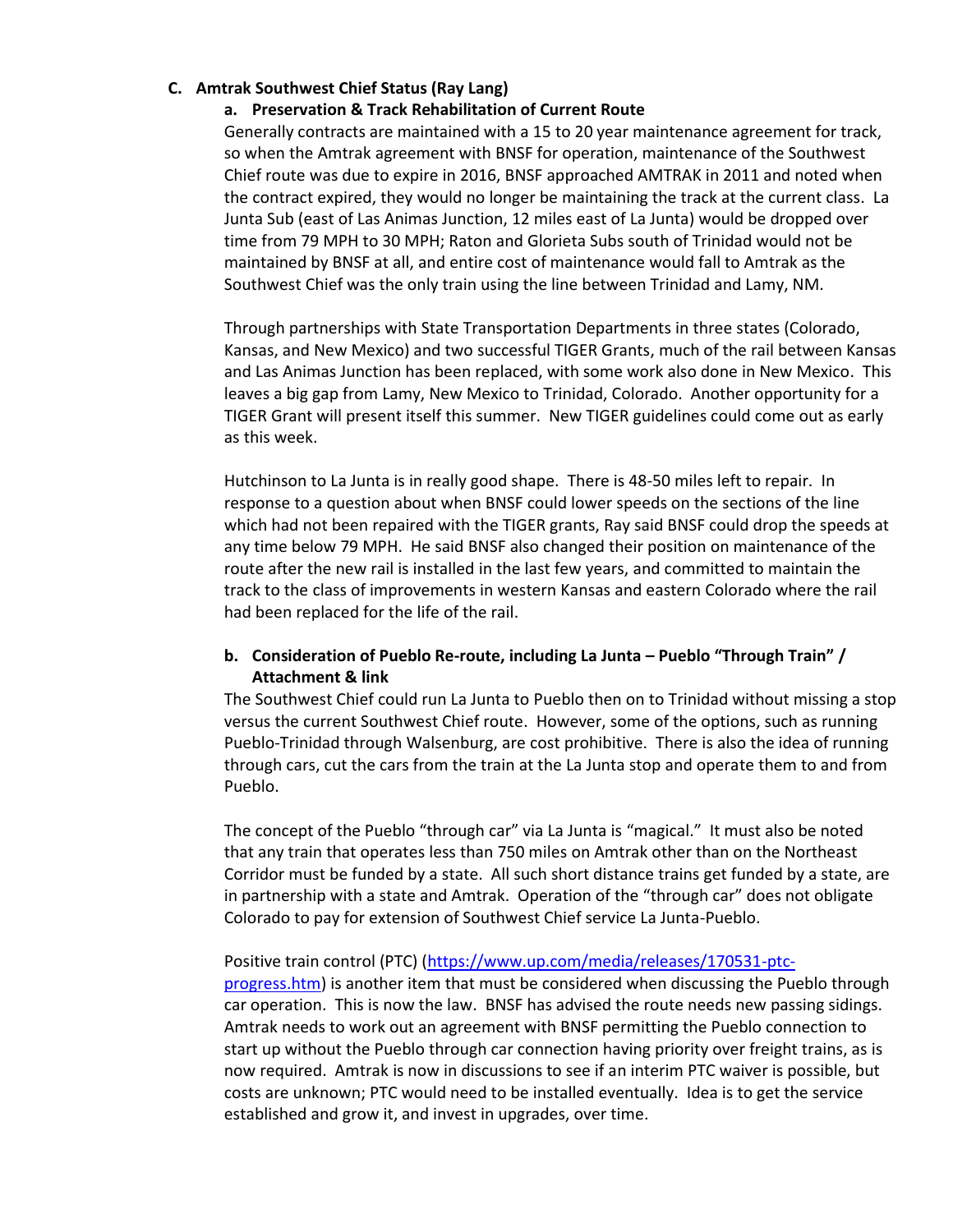There was a ridership study that was completed by Pueblo regarding this possibility and the outcome was positive. Pete Rickershauser distributed two maps, showing BNSF Powder River Division including lines in Colorado as well as a highlighted map showing the Southwest Chief route across western Kansas, Colorado and northeastern New Mexico so those present can get an idea of what areas we are talking about.

Before service could being, an ADA-compatible station platform in Pueblo would have to be built, switches would have to be installed and powered. Funding and agreements would also have to be in place.

# **D. Overview of Front Range Passenger Rail Programs & Studies**

### **a. RTD FasTracks (Bill Van Meter) / Attachment**

RTD Board is committed to finishing FasTracks, but funding for capital and operating improvements beyond what is currently underway/committed to through 2020 has not been identified. RTD ridership peaked several years ago, has plateaued, and more recently declined slightly. In response to a question, ridership declines have mainly been on the bus side, with the rail side ridership being stable to up. More on the bus side are seeing slight decline.

# **b. North I-25 Commuter Rail & Interregional Connectivity Studies (David Krutsinger) / Attachment**

We are working with the freight railroads. Establishing passenger rail along the Front Range is all about political support.

## **E. Current Commission Role & Structure (Rick Pilgrim) / Attachments**

- **a. SB 17-157 Enabling Responsibilities**
- **b. Organizational Structure: Officers, Sub-Committees, other.**

In reviewing the Senate Bill 17-157 you can see what responsibilities and deadline lie ahead. Handouts, you need to determine what you are about and how are you going to do your business. Some items to consider:

- Purpose of your program
- Key terms
- Ticket issues funding
- Election
- Administration
- Other states who have already went through this

# **F. Summation & Next Steps**

Mark Imhoff asked to hear from the new Commissioners. Jacob Riger stated we have four months to deliver on the Commission's Front Range legislative requirement, and noted the Southwest Chief mission is clearer, but what is the Front Range mission, how are we going to meet that deadline? Sal Pace stated it was possible, we are a diverse group, we need to think incrementally versus looking at the entire Front Range and worry about the money later. Jim Souby noted funding is possible, to get it in the charter, and be very brief in the vision. Bill Van Meter noted, what that limited vision looks like, he has lots of questions running through his mind.

Pete Rickershauser suggested we separate into two working groups or committees, one focused on Southwest Chief (SWC) and the other on Front Range Passenger Rail (FRPR). The SWC can also start